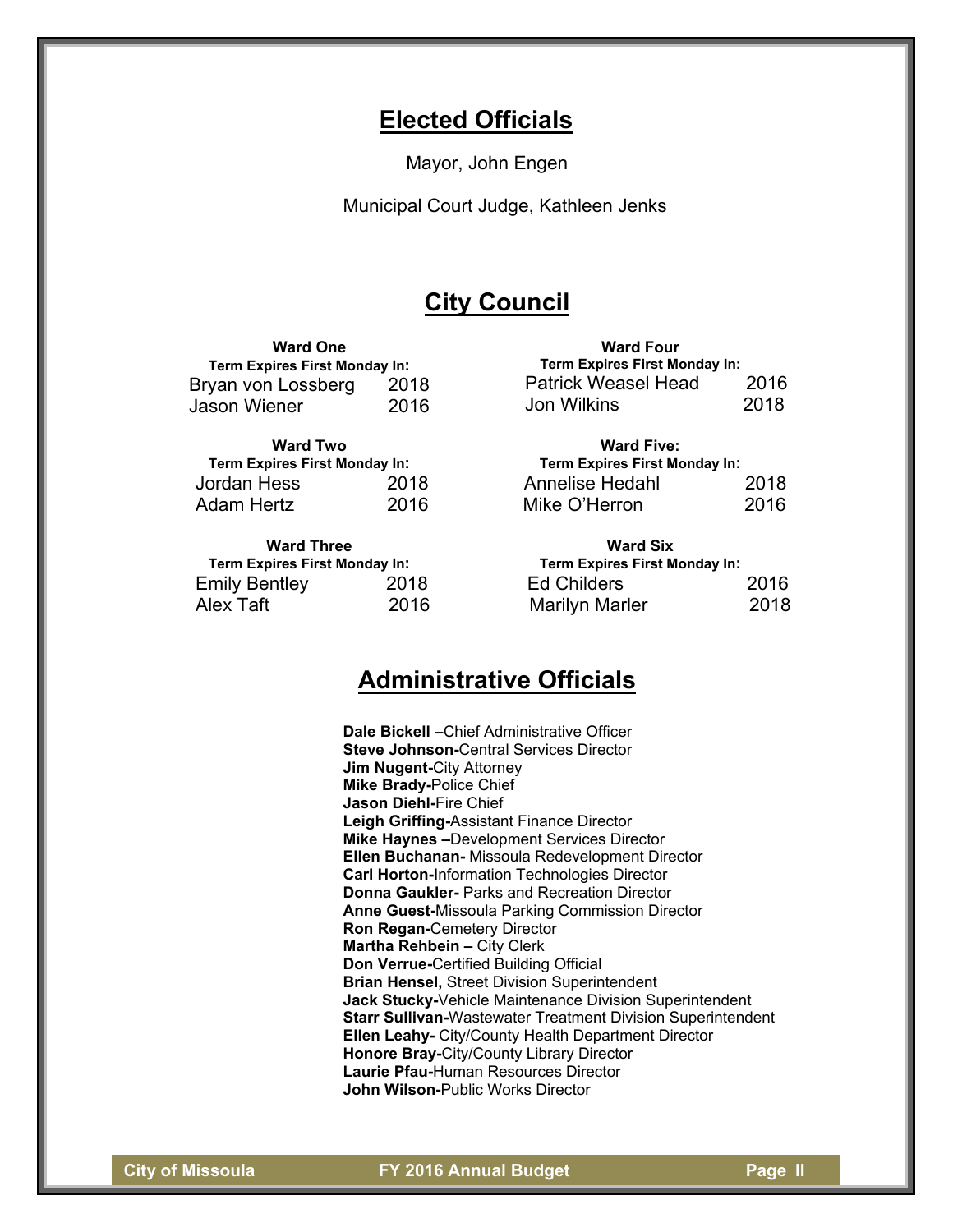### **ANIMAL CONTROL BOARD- MISSOULA CITY/COUNTY (Term 2 Years)**

| <b>County Appointments:</b>                 | <b>Start of Term</b>       | <b>End of Term</b> |
|---------------------------------------------|----------------------------|--------------------|
| Caryn Miske                                 | January 1, 2014            | Dec. 31, 2015      |
| W. Lynn Gontarek-Garberson                  | January 1, 2015            | Dec. 31, 2016      |
| <b>City Appointments:</b>                   |                            |                    |
| Jesse Munro                                 | January 1, 2015            | Dec. 31, 2016      |
| Karen Munro                                 | January 1, 2015            | Dec. 31, 2016      |
| Animal Control Board-Must be a license Vet. |                            |                    |
| Shoni Card, DVM                             | <b>Ongoing Appointment</b> |                    |

# **BICYCLE AND PEDESTRIAN ADVISORY BOARD (Term 3 Years)**

| <b>Members:</b>        | <b>Start of Term:</b> | End of Term:   |
|------------------------|-----------------------|----------------|
| Leora Bar-el           | Sept. 16, 2014        | Sept. 15, 2017 |
| Celia Grohmann         | Sept. 16, 2014        | Sept. 15, 2017 |
| Peter Drakos           | Sept. 16, 2014        | Sept. 15, 2017 |
| Ryan Yearous           | Oct. 1, 2015          | Sept.30, 2018  |
| Peter Walker-Keleher   | Oct. 1, 2015          | Sept.30, 2018  |
| Bob Wachtel (Chair)    | Oct. 1, 2015          | Sept. 10, 2018 |
| <b>Thomas Sullivan</b> | Sept. 16, 2013        | Sept. 15, 2016 |
| Caleb Kasper           | Sept. 16, 2013        | Sept. 15, 2016 |
| Kathryn Fielding       | Sept. 16, 2013        | Sept. 15, 2016 |

# **BOARD OF ADJUSTMENT (Term 3 Years)**

| <b>Members</b>                | <b>Start of Term</b> | <b>End of Term</b> |
|-------------------------------|----------------------|--------------------|
| Sara Stout                    | July 1, 2015         | June 30, 2018      |
| Micah Nielsen                 | July 1, 2015         | June 30, 2018      |
| John Horrell                  | July 1, 2015         | June 30, 2018      |
| Andy Short                    | July 1, 2013         | June 30, 2016      |
| <b>Carl Posewitz</b>          | July 1, 2014         | June 30, 2017      |
| Michael Nave (Vice Chair)     | July 1, 2014         | June 30, 2017      |
| Michael Kopitzke (Chair)      | July 1, 2014         | June 30, 2017      |
| Sandy Mitchell (Alternate#1)  | July 1, 2014         | June 30, 2017      |
| Charles (Char) (Alternate #2) | July 13, 2015        | June 30, 2017      |

**City of Missoula City of Missoula** FY 2016 Annual Budget City of Missoula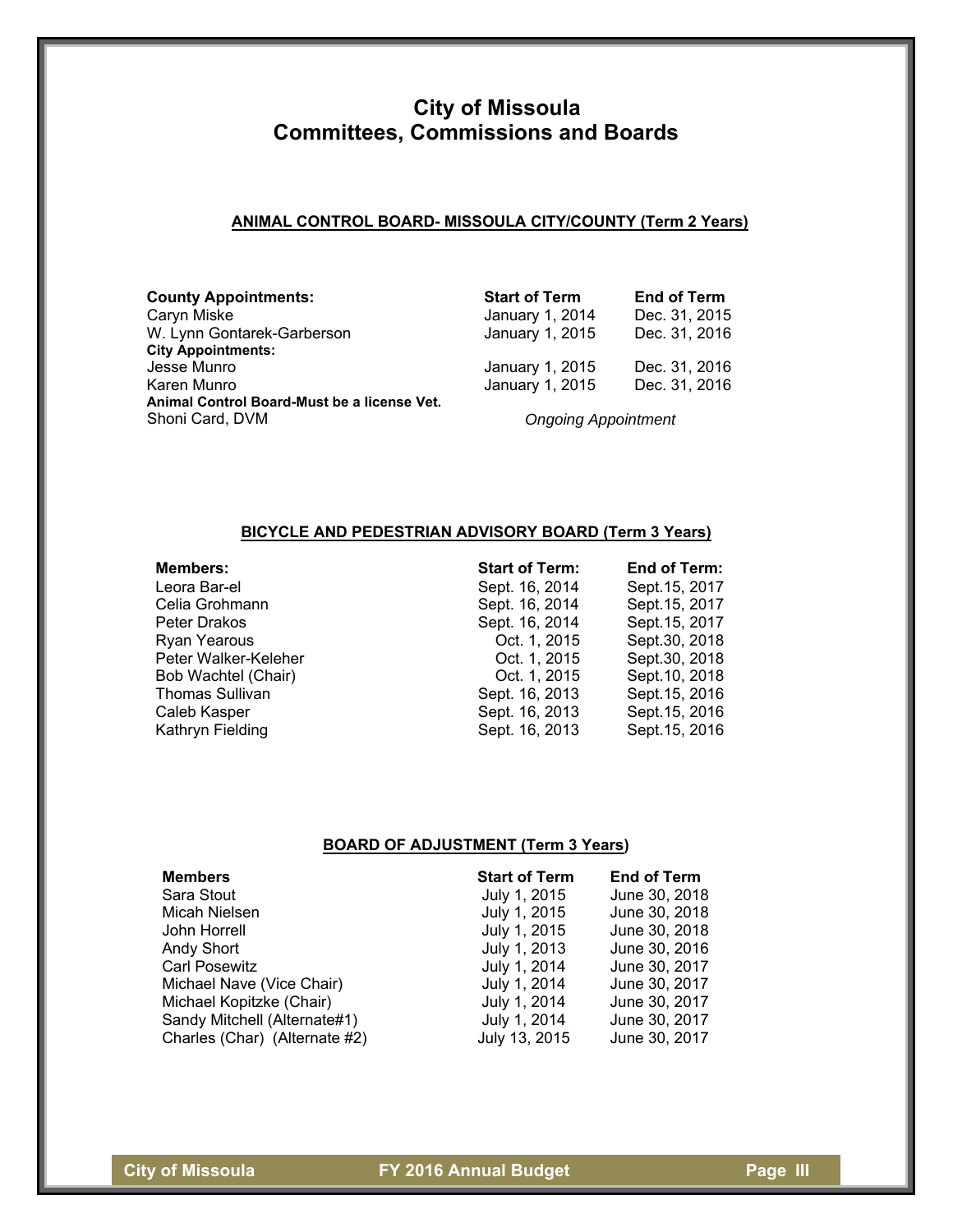#### **BUILDING CODE BOARD OF APPEALS (Term 3 Years)**

| <b>Members</b>                   | <b>Start of Term</b> | <b>End of Term</b> |
|----------------------------------|----------------------|--------------------|
| Heather McMilin (At-Large)       | July 1, 2014         | June 30, 2017      |
| Jack Moffett (Electrician)       | July 1, 2014         | June 30, 2017      |
| Carl Posewitz (Architect, Chair) | July 1, 2015         | June 30, 2018      |
| David V. Gray (At-Large)         | July 1, 2015         | June 30, 2018      |
| Clayton Anderson (Plumber)       | July 1, 2015         | June 30, 2018      |
| John Wells (At-Large)            | July 1, 2013         | June 30, 2016      |
| Jonathan Gass (Engineer)         | July 1, 2013         | June 30, 2016      |
|                                  |                      |                    |

### **BUSINESS IMPROVEMENT DISTRICT BOARD (Term 4 Years)**

| <b>Members</b>                            | <b>Start of Term</b> | <b>End of Term</b> |
|-------------------------------------------|----------------------|--------------------|
| Carma Jean Gilligan (Zone 1)              | June 1, 2015         | May 31, 2019       |
| Charlie Beaton (S. of Clark Fork River)   | June 1, 2015         | May 31, 2019       |
| Alan Newell (Greater than 20,000 sq. ft.) | June 1, 2012         | May 31, 2016       |
| Tim France (Less than 20,000 sq. ft.)     | June 1, 2012         | May 31, 2016       |
| Dan Cedarberg-(At-Large Rep)              | June 1, 2013         | May 31, 2017       |
| Craig Asaved (Zone 2)                     | June 1, 2014         | May 31, 2017       |
| Ellen Buchanan-(City of Missoula Rep)     | June 1, 2014         | May 31, 2018       |

### **CEMETERY BOARD (Term 2 Years)**

| <b>Members</b>        | <b>Start of Term</b> | <b>End of Term</b> |
|-----------------------|----------------------|--------------------|
| Marjorie Jacobs       | May 1, 2014          | April 30, 2017     |
| Sharee Fraser (Chair) | May 1, 2014          | April 30, 2017     |
| Carol Gordon          | May 1, 2014          | April 30, 2017     |
| Patrick J. McHugh     | May 1, 2015          | April 30, 2018     |
| Mary Lou Cordis       | May 1, 2015          | April 30, 2018     |

#### **CONSERVATION DISTRICT - MISSOULA CITY/COUNTY (Term 3 Years)**

| <b>Members</b><br>Tim Hall- City Appointed | <b>Start of Term</b><br>August 13, 2012 | <b>End of Term</b><br>Dec. 31, 2015 |
|--------------------------------------------|-----------------------------------------|-------------------------------------|
| Paul Parson- City Appointed                | January 1, 2014                         | Dec. 31, 2016                       |
| Elizabeth "Libby" Maclay                   |                                         | Dec, 31, 2016                       |
| <b>Sidney Wills</b>                        |                                         | Dec, 31, 2018                       |
| <b>Art Pencek</b>                          |                                         | Dec, 31, 2018                       |
| <b>Robert Schroeder</b>                    |                                         | Dec, 31, 2018                       |
| Greg Martinsen- Non-Voting                 | N/A                                     | N/A                                 |
| <b>Travis Greenwalt</b>                    |                                         | Dec. 31, 2016                       |

**City of Missoula City of Missoula** FY 2016 Annual Budget Page IV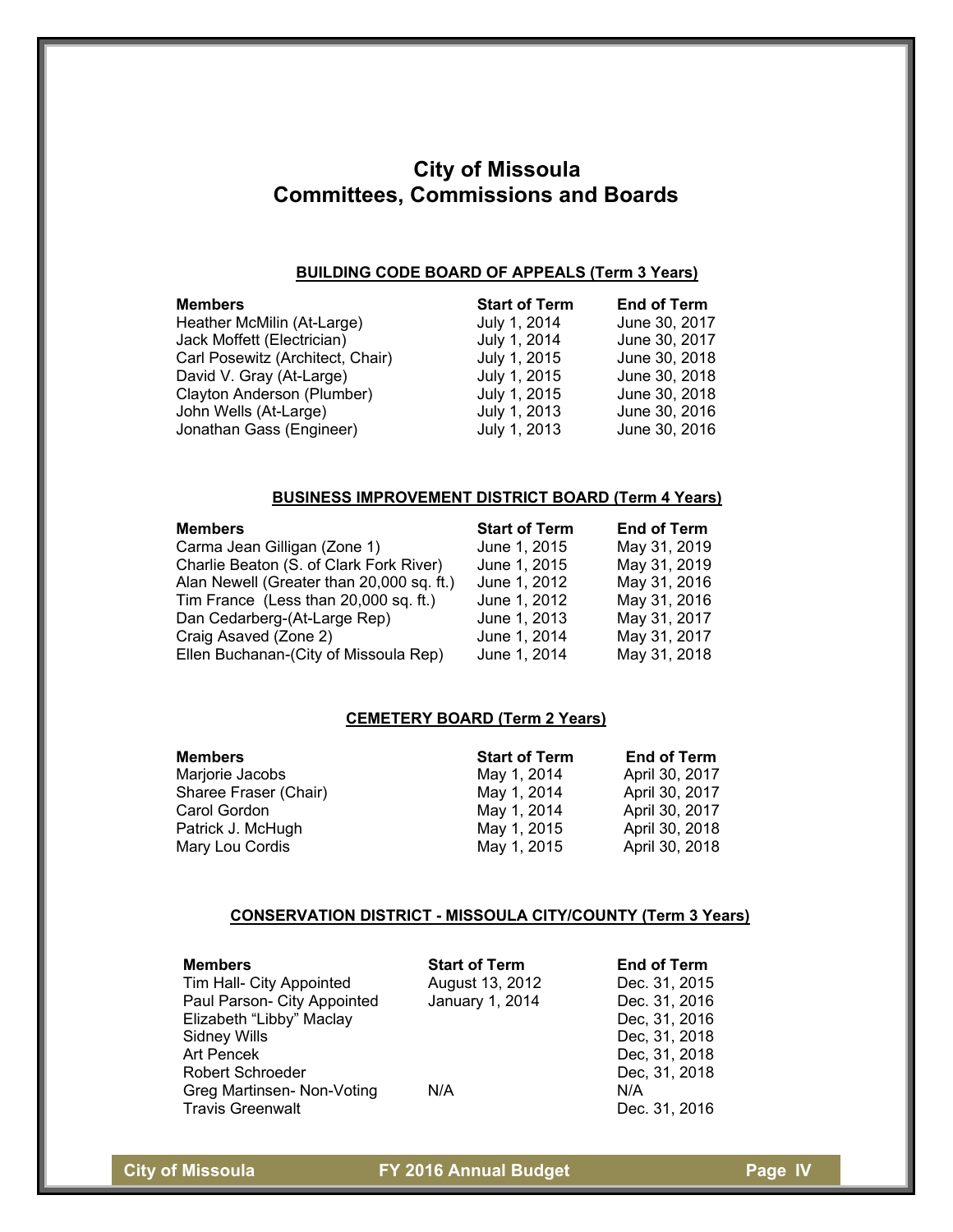#### **CONSERVATION LANDS ADVISORY COMMITTEE**

Appointed by the Missoula Parks & Recreation Board

| Members:                   | <b>Start of Term</b> | <b>End of Term</b> |
|----------------------------|----------------------|--------------------|
| Aaron Olsen                | Oct. 16, 2015        | Oct. 15, 2018      |
| <b>Terry Carlson</b>       | Oct. 16, 2015        | Oct. 15, 2018      |
| Chris Ryan                 | Oct. 16, 2012        | Oct. 15, 2015      |
| <b>Bert Linder</b>         | Oct, 16, 2013        | Oct. 15, 2016      |
| <b>Beverly Dupree</b>      | Oct. 16, 2013        | Oct. 15, 2016      |
| Carol Fisher               | Oct. 16, 2015        | Oct. 15, 2018      |
| Giles Thelen               | Oct. 16, 2014        | Oct. 15, 2017      |
| Kathleen Kennedy           | Oct. 16, 2014        | Oct. 15, 2017      |
| Kevin Verlanic             | Oct. 16, 2014        | Oct. 15, 2017      |
| John Pierce                | Oct. 16, 2013        | Oct. 15, 2016      |
| <b>Non-Voting Members:</b> |                      |                    |
| Vicki Edwards              |                      |                    |
| Jennifer Hensiek           |                      |                    |

### **DESIGN REVIEW BOARD (Term 1 to 3 Years)**

| <b>Members:</b>       | <b>Start of Term</b> | <b>End of Term</b> |
|-----------------------|----------------------|--------------------|
| <b>Whitney Maphis</b> | Jan. 1, 2014         | Dec 31, 2016       |
| Kathleen Likvan       | Jan. 1, 2013         | Dec 31, 2016       |
| Eric Mendelson        | Sept. 21, 2015       | Dec 31, 2016       |
| Matt Loomis           | Jan. 1, 2014         | Dec 31, 2016       |
| Dennis Lippert        | Jan. 1, 2013         | Dec 31, 2015       |
| Sheena Comer Winterer | Jan. 1, 2013         | Dec 31, 2016       |
| <b>Kyle Gauthier</b>  | Sept. 21, 2015       | Dec 31, 2016       |
| Jacob Wright          | Jan. 1, 2013         | Dec 31, 2015       |

#### **ENERGY AND CLIMATE TEAM (Term 3 Years)**

| <b>Members</b>             | <b>Start of Term</b> | <b>End of Term</b> |
|----------------------------|----------------------|--------------------|
| Robin Saha                 | Sept. 17, 2013       | July 31, 2016      |
| <b>Ben Schmidt</b>         | NA.                  | NA.                |
| David Potchak              | Jan 12, 2015         | July 31, 2017      |
| Vacant                     | Aug. 1, 2014         | July 31, 2017      |
| Molly White                | Aug. 1, 2012         | July 31, 2015      |
| <b>Brian Kerns</b>         | Aug. 1, 2012         | July 31, 2015      |
| John Freer                 | Aug. 1, 2012         | July 31, 2015      |
| Diana Maneta (Alternate 1) | Jan. 12, 2015        | July 31, 2017      |
| Sara Rinfret (Alternate 2) | Jan. 12, 2015        | July 31, 2017      |

**City of Missoula City of Missoula** FY 2016 Annual Budget Page V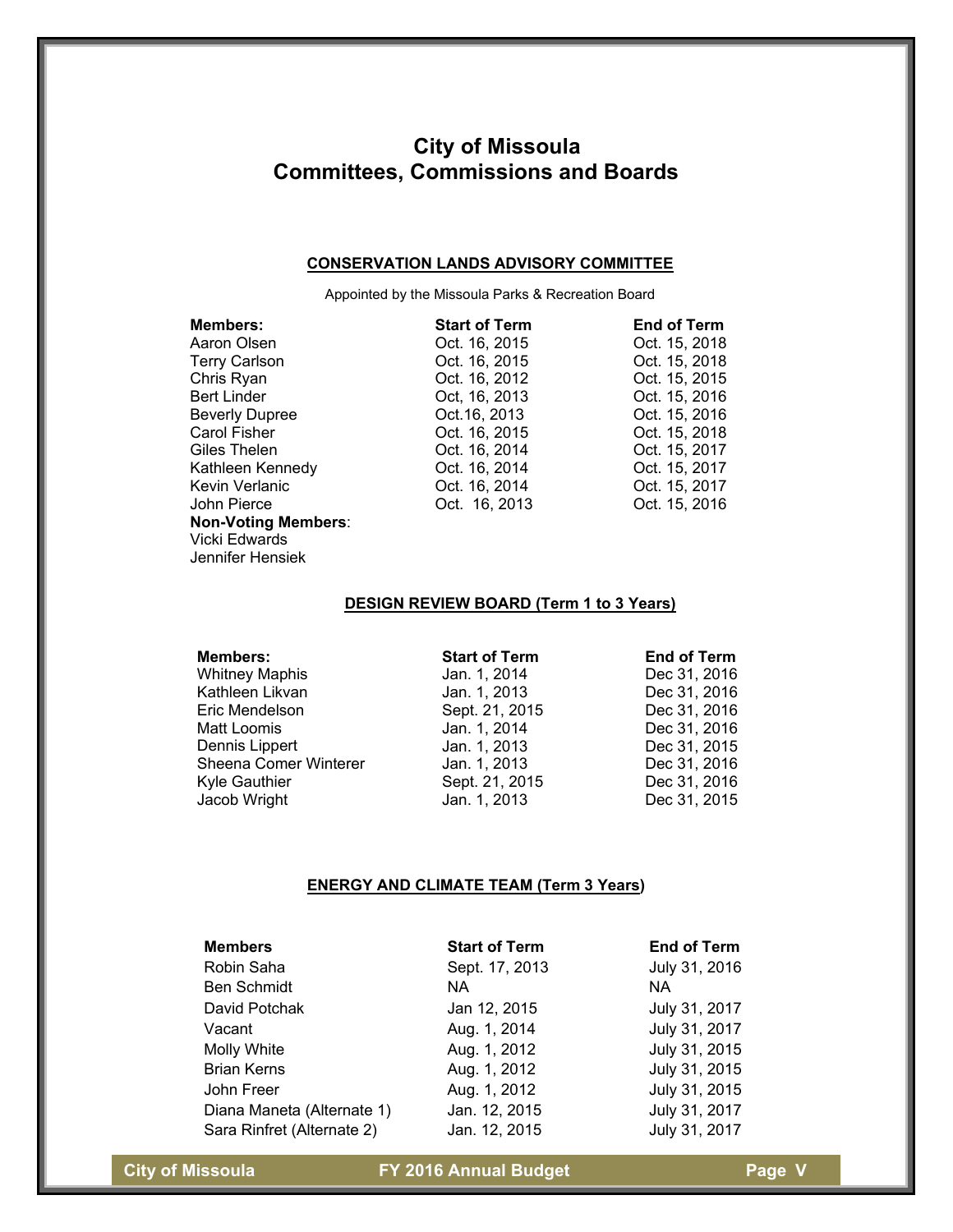#### **EXTRAORDINARY EVENTS COMMITTEE**

### **Members** Representation

Matt Ellis (Chair) *Facility Mgr. –Allegiance Field*  Ellen Buchanan *Missoula Redevelopment Agency*  Ed Childers *Mayor's Designee-City Council- Ward 6*  Emily Bentley *City Council Representative- Ward 3*  Mike Painter *Community Forum Representative*  Dale McCormick *Riverfront Neighborhood Council*  Linda McCarthy *Missoula Downtown Association* 

#### **HEALTH BOARD- MISSOULA CITY/ COUNTY (Term 3 Years)**

**County Appointments (BCC)** Teresa Henry Garon Smith PhD **City Appointments City Council**  Ross Miller Debbie Johnston **Other Members:**  Tom Roberts, MD *City/County Health Board Appointed*  Jean Curtiss (County) *County Commissioner Appointed*  Ed Childers (City) *City Council Appointed* 

| <b>Start of Term</b> | <b>End of Term</b> |
|----------------------|--------------------|
| Jan 1, 2014          | Dec. 31, 2016      |
| Jan 1, 2015          | Dec. 31, 2017      |
| Jan 1, 2016          | Dec. 31, 2018      |
| Jan 1, 2014          | Dec. 31, 2016      |

**Conservation District Board Appointed** 

### **HISTORIC PRESERVATION COMMISSION (Term 2 Years)**

#### **Members Start of Term in Term in Start of Term**  $\mathbf{S}$ t

| James R. McDonald (Professional)    | Jan 1, 2013 | Dec. 31, 2015 |
|-------------------------------------|-------------|---------------|
| William Grant (Southeast)           | Jan 1, 2013 | Dec. 31, 2015 |
| Steve Adler (Professional)          | Jan 1, 2013 | Dec. 31, 2015 |
| Mike Monsos (Northeast)             | Jan 1, 2014 | Dec. 31, 2016 |
| Cheryl Cote (Southwest)             | Jan 1, 2014 | Dec. 31, 2016 |
| Julia McCarthy-McLaverty (At Large) | Jan 1, 2014 | Dec. 31, 2016 |
| Scott Loken-Northwest               | Jan 1, 2014 | Dec. 31, 2016 |
| Kate Kolwicz (Downtown)             | Jan 1, 2015 | Dec. 31, 2017 |
| Cathy Bickenheuser (Professional)   | Jan 1, 2015 | Dec. 31, 2017 |
| Nikki Manning (Alternate 1)         | Jan 1, 2015 | Dec. 31, 2017 |
| Delia Hagen (Alternate 2)           | Jan 1, 2015 | Dec. 31, 2017 |
|                                     |             |               |

| ເart or Term | Encio Tierm   |
|--------------|---------------|
| lan 1, 2013  | Dec. 31, 2015 |
| lan 1, 2013  | Dec. 31, 2015 |
| lan 1, 2013  | Dec. 31, 2015 |
| lan 1, 2014  | Dec. 31, 2016 |
| lan 1, 2014  | Dec. 31, 2016 |
| lan 1, 2014  | Dec. 31, 2016 |
| lan 1, 2014  | Dec. 31, 2016 |
| lan 1, 2015  | Dec. 31, 2017 |
| lan 1, 2015  | Dec. 31, 2017 |
| lan 1, 2015  | Dec. 31, 2017 |
| lan 1, 2015  | Dec. 31, 2017 |
|              |               |

Vacant *Serves at the pleasure of the MRA Board*

**City of Missoula City of Missoula** FY 2016 Annual Budget **Page VI**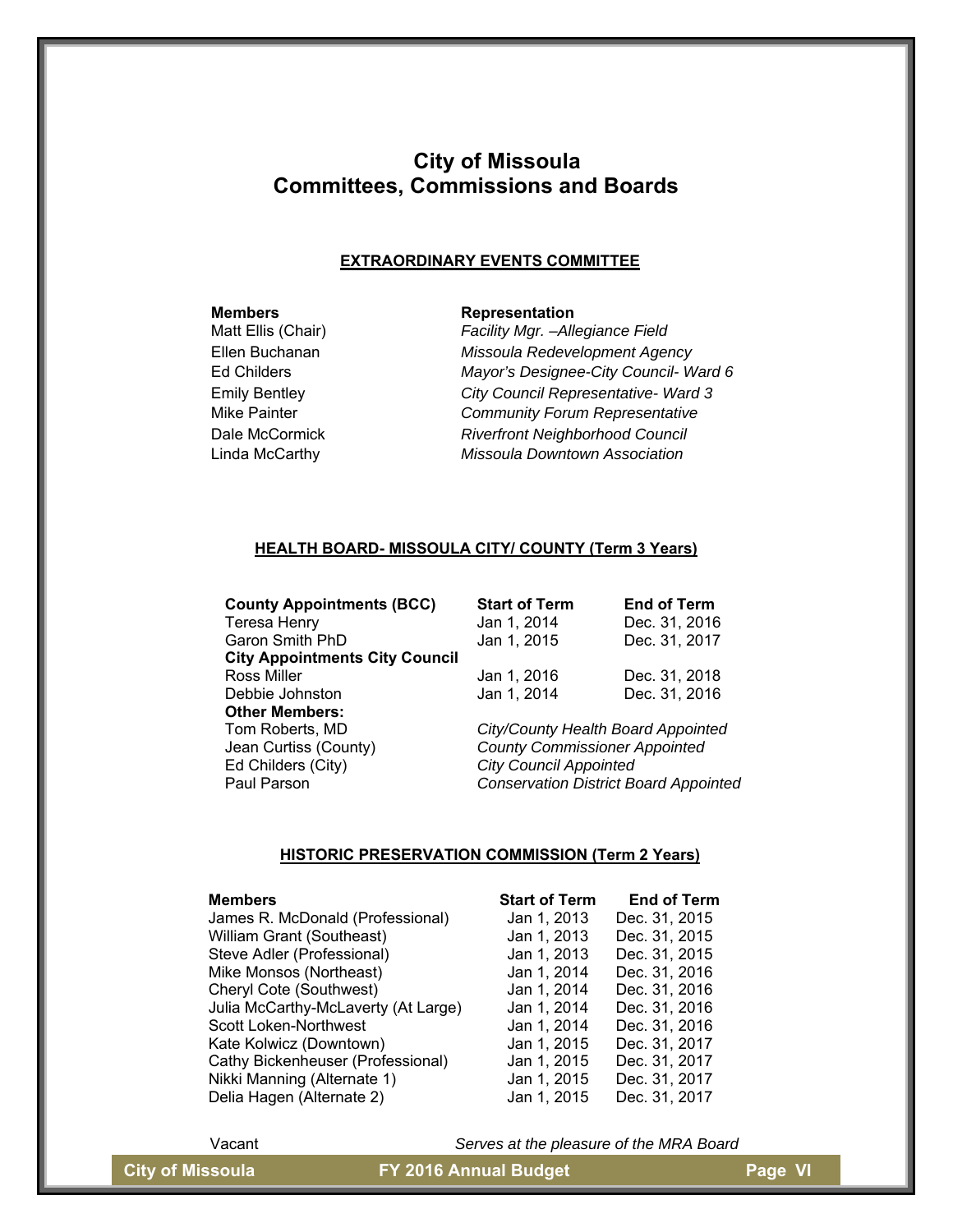### **IMPACT FEE ADVISORY COMMITTEE (Term 4 Years)**

| <b>Members</b><br><b>Mayoral Appointments:</b> | <b>Start of Term End of Term</b> |               |
|------------------------------------------------|----------------------------------|---------------|
| <b>Hank Trotter</b>                            | Aug. 3, 2015                     | Nov. 30, 2016 |
| Nick Kaufman (Development Rep)                 | Nov. 30, 2012                    | Nov. 30, 2016 |
| Janet Stevens Donahue (Chair)                  | Nov. 30, 2012                    | Nov. 30, 2016 |
| John Freer                                     | Nov. 30, 2012                    | Nov. 30, 2016 |
| Jim Galipeau (C.P.A.)                          | Dec. 1, 2014                     | Nov. 30, 2018 |
| Jerry Ford                                     | Dec. 1, 2014                     | Nov. 30, 2018 |
| Kate Sutherland                                | Dec. 1, 2014                     | Nov. 30, 2018 |
| <b>City Council Appointments:</b>              |                                  |               |
| Derek Goldman                                  | Dec. 1, 2012                     | Nov. 30, 2016 |
| Adam Pummill                                   | Jun. 1, 2015                     | Nov 30, 2018  |

# **LIBRARY BOARD- MISSOULA CITY/COUNTY (Term 3 Years)**

| <b>Members</b>                              | Start of Term End of Term |               |
|---------------------------------------------|---------------------------|---------------|
| <b>County Commissioner Board Appointed:</b> |                           |               |
| Kathryn Doney                               | July 1, 2013              | June 30, 2018 |
| Rita Henkel                                 | July 1, 2014              | June 30, 2019 |
| <b>Christine Prescott</b>                   | July 1, 2012              | June 30, 2017 |
| <b>Margaret Warstet</b>                     | July 1, 2013              | June 30, 2018 |
| <b>Mayoral Appointments:</b>                |                           |               |
| Becky Mosbacher                             | July 1, 2014              | June 30, 2019 |
| Matt English (Alternate)                    | July 1, 2012              | June 30, 2017 |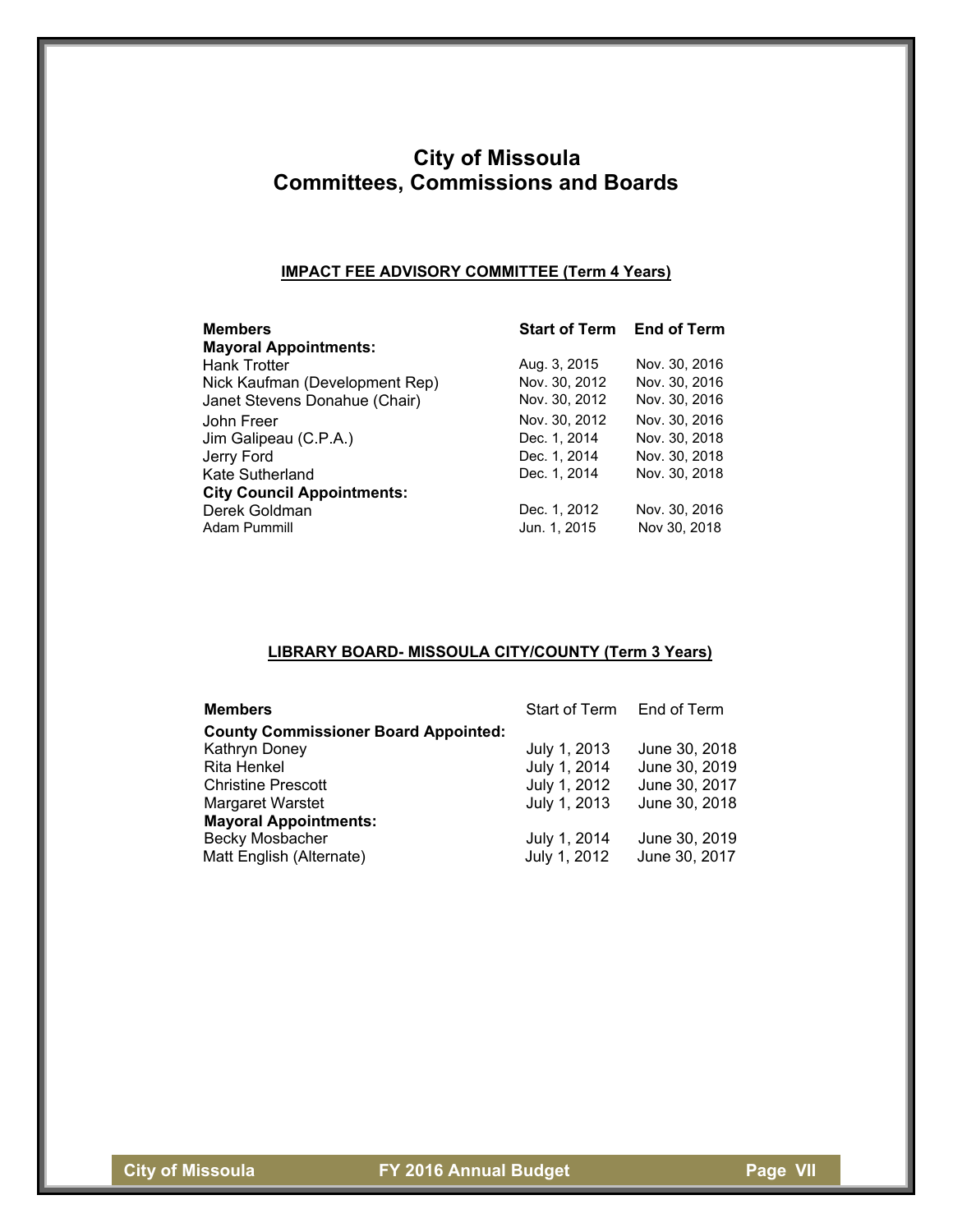### **MAYOR'S DOWNTOWN ADVISORY COMMISSION (2 & 3 Year Terms)**

| <b>Members</b>       | <b>Start of Term</b> | End of Term   |
|----------------------|----------------------|---------------|
| Melinda Mason        | Mar. 1, 2015         | Feb. 28, 2018 |
| Tara Maus            | Mar. 1, 2015         | Feb. 28, 2017 |
| Dan Cederberg        | Mar. 1, 2015         | Feb. 28, 2018 |
| Eran Fowler- Pehan   | Mar. 1, 2013         | Feb. 28, 2016 |
| Jason Wiener         | Mar. 1, 2015         | Dec. 31, 2015 |
| Loreen Hamilton      | Feb. 1, 2015         | Jan. 31, 2017 |
| Keithi Worthington   | Mar. 1, 2015         | Feb. 28, 2018 |
| Laurie Johnson       | Mar. 1, 2013         | Feb. 28, 2016 |
| Margaret Borg        | Mar. 1, 2013         | Feb. 28, 2016 |
| Michael Moore        | Jan. 1, 2016         | Dec. 31, 2018 |
| Nicole Rowley        | Feb. 1, 2015         | Jan. 31, 2017 |
| Elizabeth Marshall   | Jan. 1, 2015         | Dec. 31, 2018 |
| Andrea Marcoccio     | Oct. 1, 2015         | Sep. 30, 2018 |
| Rob Scheben          | Mar. 1, 2013         | Feb. 28, 2016 |
| Sue Wilkins          | Jun. 1, 2015         | May 31, 2018  |
| Susan Hay Patrick    | Mar. 1, 2015         | Feb. 28, 2018 |
| <b>Travis Meteer</b> | Aug. 1, 2015         | July 31, 2018 |
| Jon Wilkins          | May 1, 2014          | Apr. 30, 2016 |
| Bryan von Lossberg   | May 1, 2014          | Apr. 30, 2016 |
| Ginny Merriam        | Staff                | Staff         |

# **MISSOULA CIVIC TELEVISION ADVISORY COMMISSION**

| <b>Members</b>                             | <b>Start of Term</b> | <b>End of Term</b> |
|--------------------------------------------|----------------------|--------------------|
| <b>Mayoral Appointments:</b>               |                      |                    |
| Jean Zosel                                 | Oct.21, 2014         | Dec. 31, 2017      |
| John Rettenmayer (Chair)                   | Jan. 1, 2014         | Dec. 31, 2016      |
| <b>City Council Appointments:</b>          |                      |                    |
| <b>Bruce Tribbensee</b>                    | Jun. 8, 2015         | Dec. 31, 2018      |
| John Firehammer                            | Jan. 1, 2014         | Dec. 31, 2016      |
| <b>City Council Representative:</b>        |                      |                    |
| Annelise Hedahl                            | Mar. 1, 2014         | n/a                |
| Ed Childers (Vice Chair)                   | Dec. 19, 2005        | n/a                |
| <b>City Staff Representative</b>           |                      |                    |
| <b>Ginny Merriam</b>                       | Mar. 1, 2006         | n/a                |
| <b>County Representative</b>               |                      |                    |
| Katie Klietz                               | Oct. 1, 2015         | n/a                |
| <b>County Public School Representative</b> |                      |                    |
| <b>Hatton Littman</b>                      | Oct 7, 2013          | n/a                |
| <b>U</b> of M Representative               |                      |                    |
| Jen Sauer                                  | Jun. 2, 2005         | n/a                |

**City of Missoula FY 2016 Annual Budget Page VIII**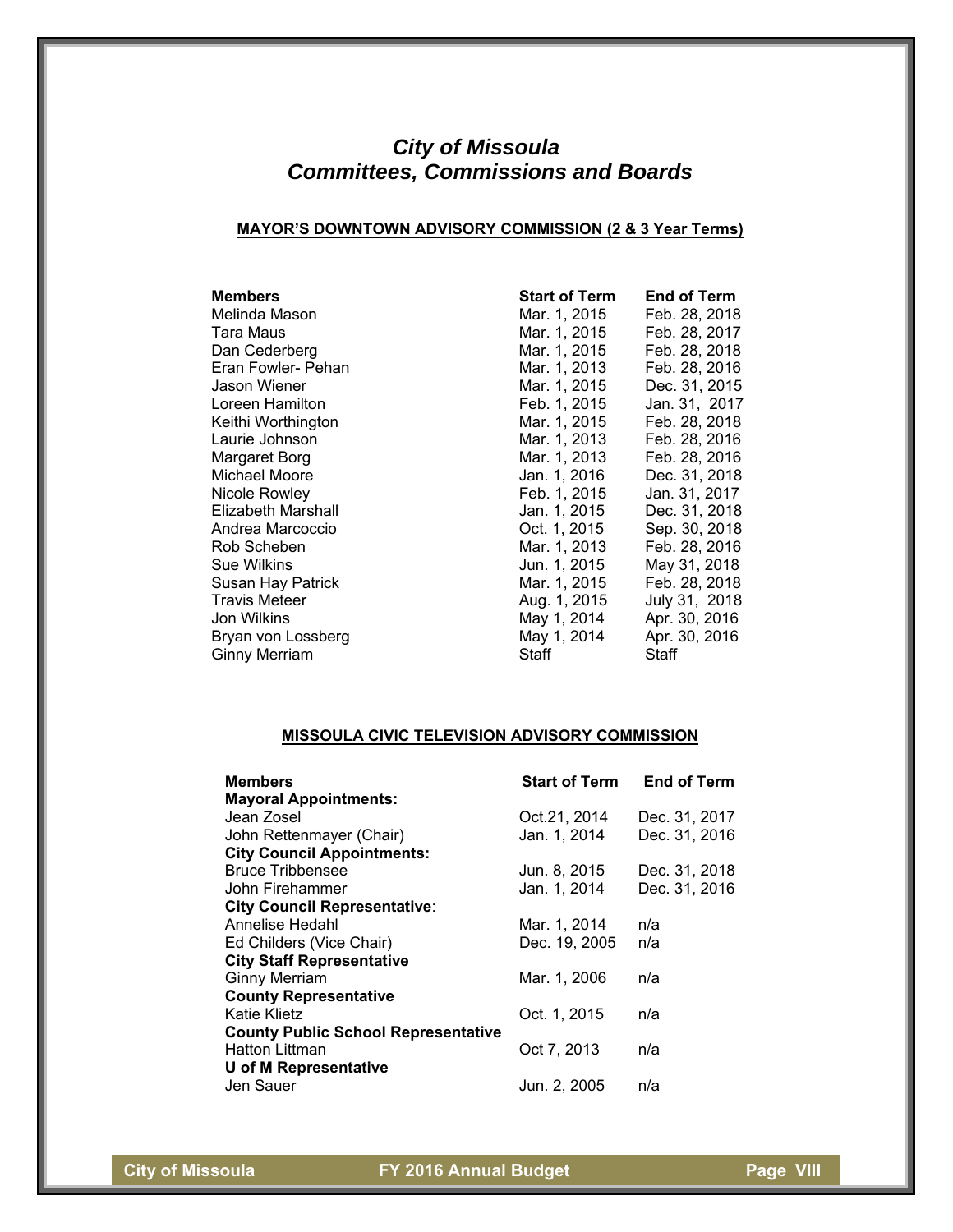# **MISSOULA HOUSING AUTHORITY BOARD (Term 2/5 Years)**

Resident Member terms are 2 years terms

| <b>Members</b>                    | <b>Start of Term</b> | <b>End of Term</b> |
|-----------------------------------|----------------------|--------------------|
| Diane Keefauver (Resident Member) | Nov. 25, 2015        | Jun. 25, 2017      |
| Collin Bangs                      | Jun. 26, 2012        | Jun. 25, 2017      |
| Monique Casbeer (Resident Member) | Mar. 1, 2014         | Jun. 26, 2016      |
| David Warren                      | Mar. 1, 2014         | Jun. 25, 2018      |
| Jaime Hoffmann                    | Jun. 26, 2014        | Jun. 25, 2019      |
| Heidi DeArment                    | Aug. 10, 2015        | Jun. 25, 2020      |
| J. Fred Simpson                   | Jun. 26, 2011        | Jun. 25, 2016      |

# **MISSOULA PARKING COMMISSION BOARD (Term 4 Years)**

| mempers |           |
|---------|-----------|
|         | John Roen |

| Members       | <b>Start of Term End of Term</b> |               |
|---------------|----------------------------------|---------------|
| John Roemer   | May 1, 2013                      | Apr. 30, 2017 |
| Matt Ellis    | May 1, 2014                      | Apr. 30, 2018 |
| Pat Corrick   | Jul. 27, 2015                    | Apr. 30, 2019 |
| Heidi Kendall | Jul. 27, 2015                    | Apr. 30, 2019 |
| John Smith    | May 1, 2012                      | Apr. 30, 2016 |

#### **MISSOULA REDEVELOPMENT AGENCY BOARD (Term 4 Years)**

| <b>Members</b>          | <b>Start of Term End of Term</b> |               |
|-------------------------|----------------------------------|---------------|
| Daniel Kemmis           | May 1, 2013                      | Apr. 30, 2017 |
| <b>Ruth Reineking</b>   | May 1, 2014                      | Apr. 30, 2018 |
| Nancy K. Moe            | May 1, 2014                      | Apr. 30, 2018 |
| Melanie Brock           | May 1, 2015                      | Apr. 30, 2019 |
| Karl J. Englund (Chair) | May 1, 2012                      | Apr. 30, 2016 |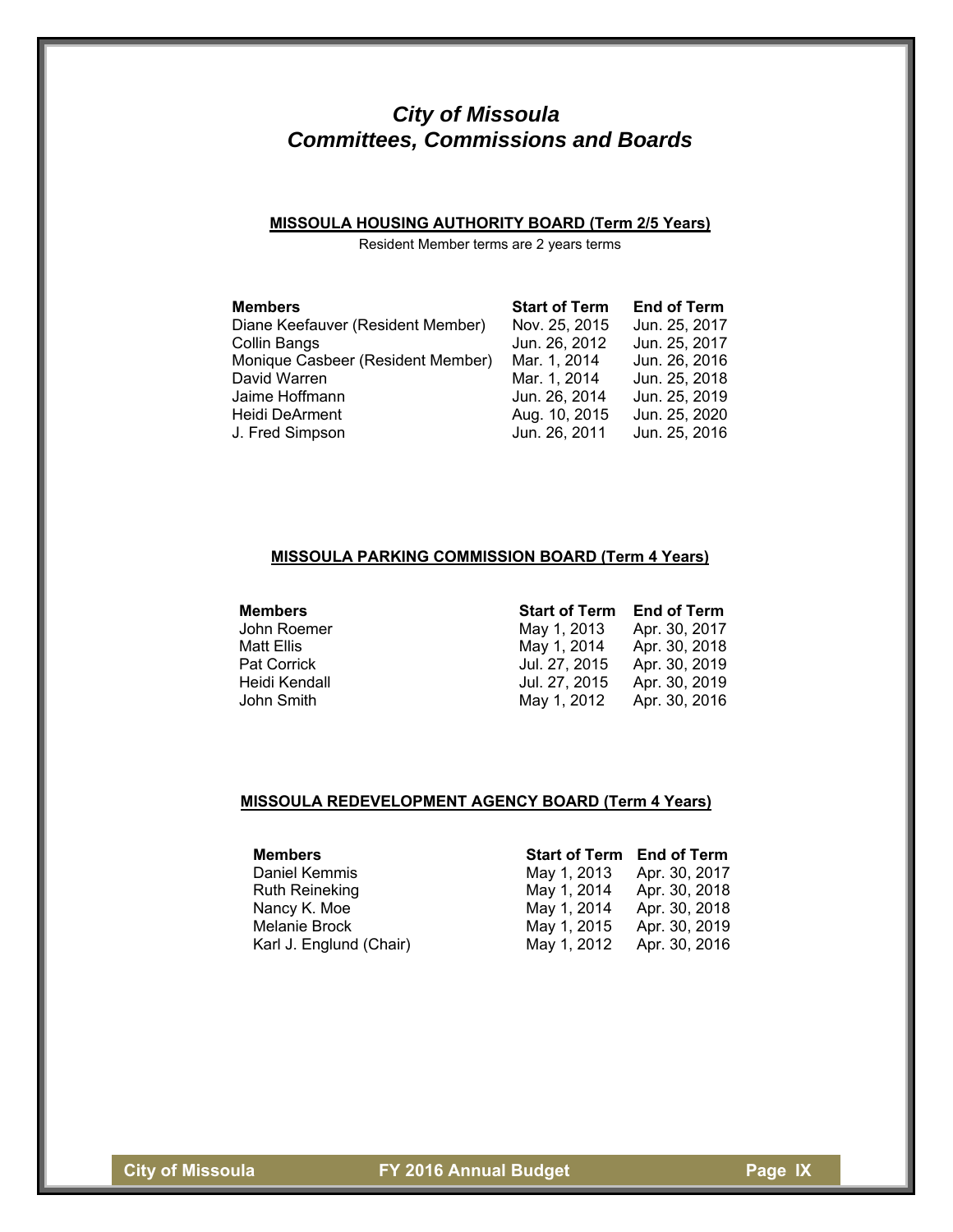# *City of Missoula*

# *Committees, Commissions and Boards*

### **OPEN SPACE ADVISORY COMMITTEE (Term 3 Years)**

| <b>Members</b>         | <b>Start of Term</b>   | <b>End of Term</b> |
|------------------------|------------------------|--------------------|
| <b>Ethel MacDonald</b> | Jan. 26, 2014          | Jan. 25, 2017      |
| Deke Tidwell           | Jan. 26, 2014          | Jan. 25, 2017      |
| Robert Erickson        | Jan. 26, 2014          | Jan. 25, 2017      |
| Gerhard Knudsen        | Jan. 26, 2015          | Jan. 25, 2018      |
| Janet Krivacek         | Jan. 26, 2015          | Jan. 25, 2018      |
| Regan Whitworth        | Jan. 26, 2015          | Jan. 25, 2018      |
| <b>Matt Barnes</b>     | Jan. 26, 2015          | Jan. 25, 2018      |
| Tim Aldrich (Chair)    | Jan. 26, 2013          | Jan. 25, 2016      |
| <b>Bert Linder</b>     | Jan. 26, 2012          | Jan. 25, 2016      |
| Daniel Spencer         | Jan. 26, 2012          | Jan. 25, 2016      |
| Anna Noson             | Jan. 26, 2012          | Jan. 25, 2016      |
| Kevin Verlanic         | Park Board Appointment |                    |

# **PARKS AND RECREATION (Term 3 Years)**

# **Members Start of Term End of Term**

Ross Mollenhauer Dayna Swanson Johanna Eisenmann Dale Harris (Chair) John O'Conner Sonja Verlanic Christine Ryan

| May 1, 2014   | Apr. 30, 2017 |
|---------------|---------------|
| Jul. 27, 2015 | Apr. 30, 2016 |
| May 1, 2014   | Apr. 30, 2017 |
| May 1, 2013   | Apr. 30, 2016 |
| May 1, 2013   | Apr. 30, 2016 |
| Aug. 24,2015  | Apr. 30, 2016 |
| May 1, 2014   | Apr. 30, 2017 |
|               |               |

### **PLANNING BOARD (Term 3 Years)**

| <b>Members</b>                   | <b>Start of Term</b> | <b>End of Term</b> |
|----------------------------------|----------------------|--------------------|
| County Appointments (BCC)        |                      |                    |
| Dick Ainsworth                   | Jan. 1, 2013         | Dec. 31, 2015      |
| Nathan Locke                     | Jan. 1, 2013         | Dec. 31, 2015      |
| Christine Marie "Tutty" Johnson  | Jan. 1, 2014         | Dec. 31, 2015      |
| Jerry O'Connell                  | Jan. 1, 2014         | Dec. 31, 2015      |
| <b>Mayoral Appointments</b>      |                      |                    |
| John Newman                      | Jan. 1, 2015         | Dec. 31, 2016      |
| Neva Hassanein                   | Jan. 1, 2016         | Dec. 31, 2017      |
| <b>City Council Appointments</b> |                      |                    |
| John Dibari                      | Jan. 1, 2015         | Dec. 31, 2017      |
| Tim Skufca                       | Jan. 1, 2014         | Dec. 31, 2015      |
| <b>Planning Board Member</b>     |                      |                    |
| Ron Erickson                     | Jan. 1, 2015         | Dec. 31, 2017      |
| Helen Pent Jenkins City Alt.)    | Jun. 22, 2015        | Dec. 31, 2017      |
| Michael Houlihan (Co. Alt.)      | Aug. 20, 2015        | Dec. 31, 2015      |

**City of Missoula FY 2016 Annual Budget Page X**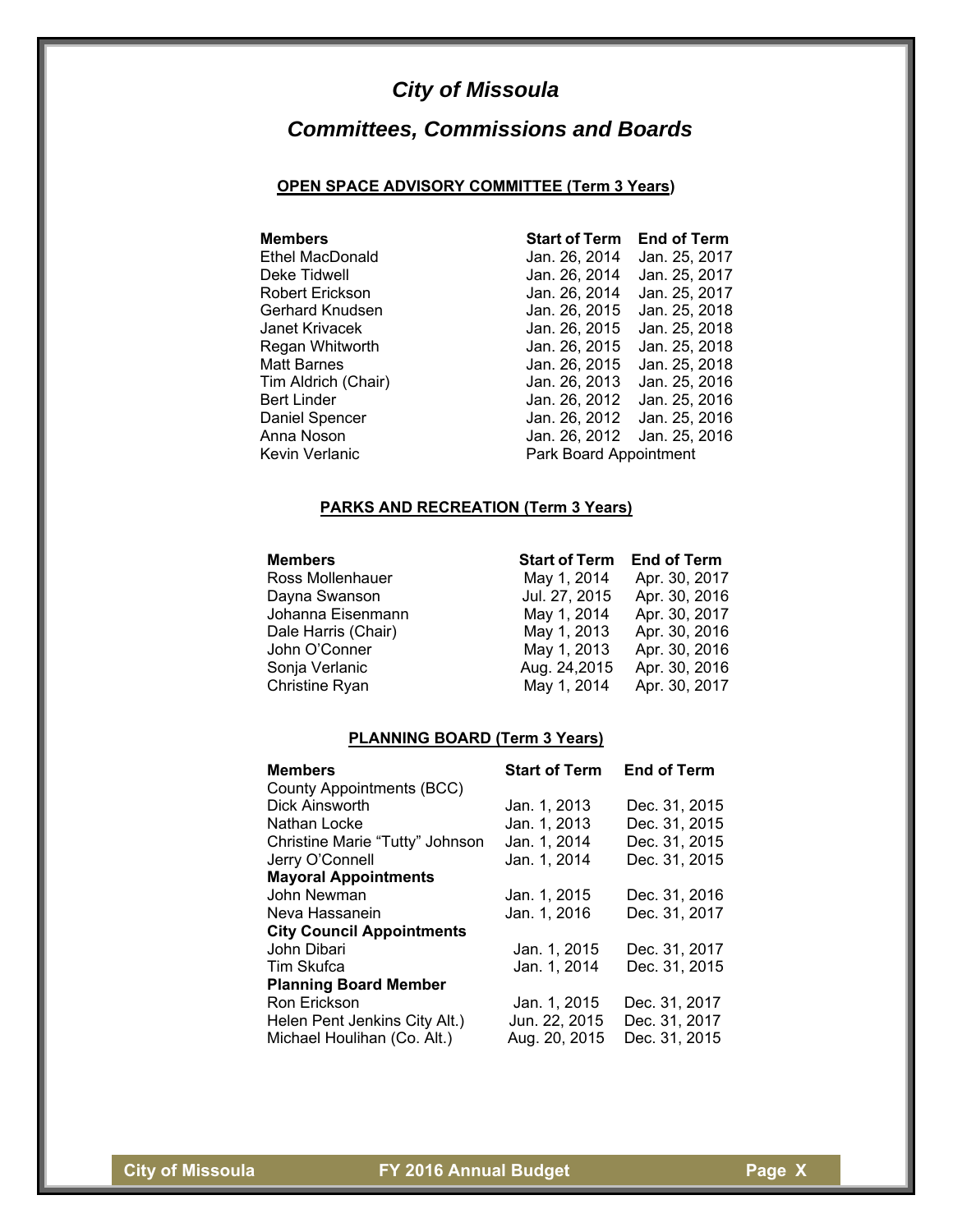# **POLICE COMMISSION (Term 3 Years)**

| <b>Members</b>         | <b>Start of Term</b> | <b>End of Term</b> |
|------------------------|----------------------|--------------------|
| Daniel Doyle           | May 1, 2014          | April 30, 2017     |
| Suzanne Peterson       | May 1, 2015          | April 30, 2018     |
| Raymond Murray (Chair) | May 1, 2013          | April 30, 2016     |

# **PUBLIC ART COMMITTEE (Term 4 Years)**

| <b>Members</b>                     | <b>Start of Term</b> | <b>End of Term</b> |
|------------------------------------|----------------------|--------------------|
| Kia Liszak                         | Jun. 30, 2013        | July 1, 2017       |
| Douglas Olson                      | Jul. 1, 2014         | Jun. 30, 2018      |
| Peter Lambros, Chair               | Jul. 1, 2014         | Jun. 30, 2018      |
| <b>Taag Peterson</b>               | Jul. 1, 2015         | Jun. 30, 2019      |
| Kathi Olson                        | Jul. 1, 2015         | Jun. 30, 2019      |
| <b>Ted Hughes</b>                  | Jun. 30, 2012        | July 1, 2017       |
| <b>City Council Appointments</b>   |                      |                    |
| Courtney LeBlanc                   | Sep. 1, 2015         | June 30, 2019      |
| Julie Armstrong                    | Jul. 1, 2015         | June 30, 2019      |
| <b>City Council Representative</b> |                      |                    |
| <b>Marilyn Marler</b>              |                      |                    |

### **TOURISM BUSINESS IMPROVEMENT DISTRICT BOARD (Term 4 Years)**

| <b>Members</b>          | <b>Start of Term</b> | <b>End of Term</b>          |
|-------------------------|----------------------|-----------------------------|
| Dan Carlino, Chair      | Dec. 1, 2014         | Nov. 30, 2018               |
| Lucy Weeder             | Dec. 1, 2014         | Nov. 30, 2018               |
| Regina Rhodes           | Nov. 30, 2013        | Nov. 30, 2017               |
| <b>Matthew Doucette</b> | Nov. 16, 2012        | Nov. 30, 2016               |
| Kate Leonberger         |                      | Nov. 16, 2011 Nov. 30, 2015 |

**City of Missoula City of Missoula** FY 2016 Annual Budget **Page XI**